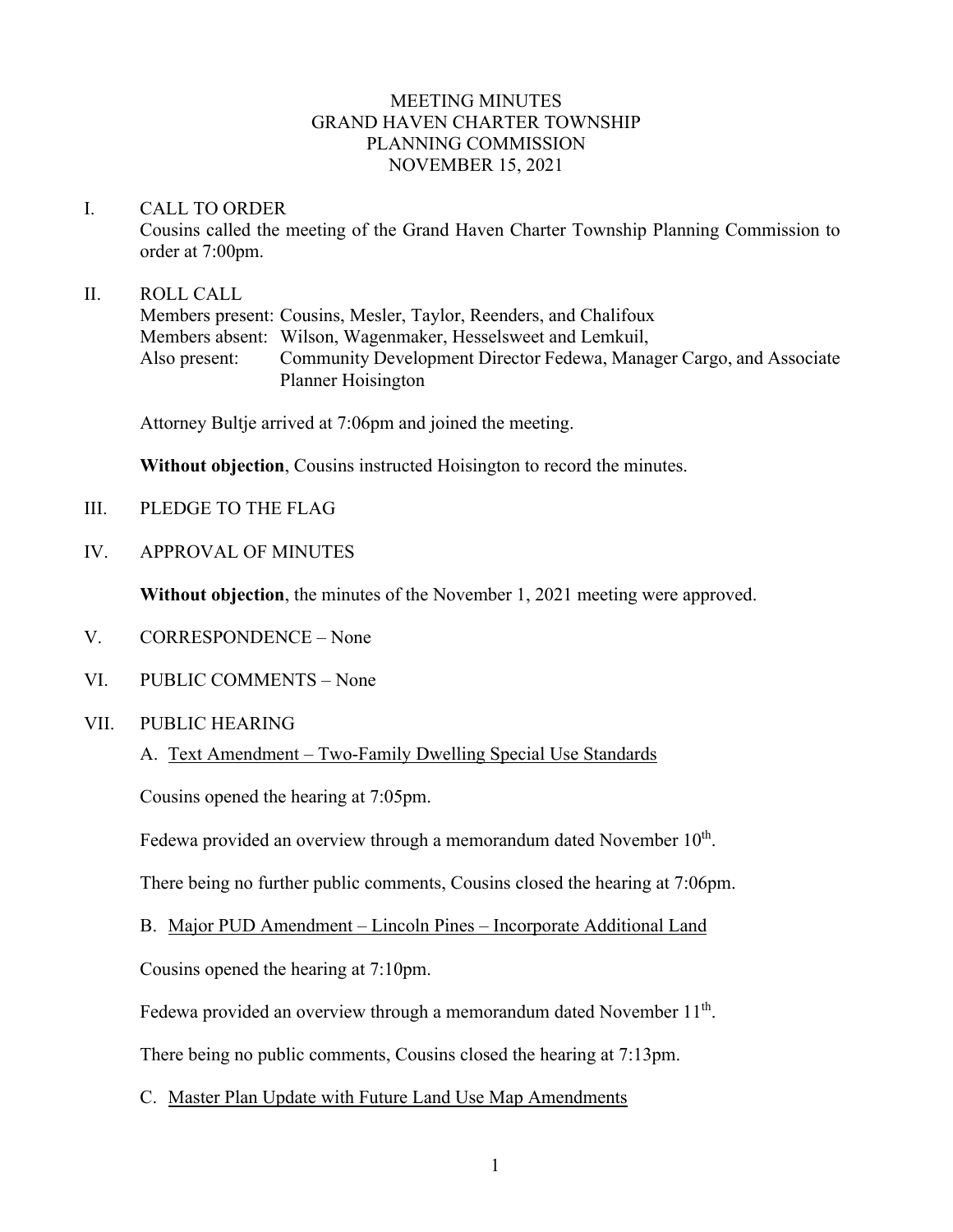Cousins opened the hearing at 7:13pm.

Fedewa provided an overview through a memorandum dated November  $11<sup>th</sup>$ .

There being no public comments, Cousins closed the hearing at 7:18pm.

## VIII. OLD BUSINESS

## A. Text Amendment – Two-Family Dwelling Special Land Use Standards

The Planning Commission provided the following feedback:

- Compared draft language to requirements for two-family dwellings in the previous version of the zoning ordinance.
	- o Municipal water requirement matches previous ordinance and ensures twofamily dwellings will be built in an appropriate environment.
- Confirmed standards discussed in previous meetings are included in current draft text ordinance language.

**Motion** by Reenders, supported by Chalifoux, to recommend the Township Board approve the proposed Zoning Text Amendment Ordinance with draft date 11/04/2021, concerning Special Land Use regulations for Two-Family Dwellings. **Which motion carried unanimously.**

## B. Major PUD Amendment – Lincoln Pines – Incorporate Additional Land

The Planning Commission provided the following feedback:

- The proposed setback reduction is consistent with the setbacks currently used in the existing subdivision.
- The proposed road layout does not comply with the Township's Private Road Ordinance due to a stub street being used on the southeastern road segment instead of a cul-de-sac.
- The request for reduced road width is consistent with existing roads in the subdivision and with Ottawa County Road Commission standards.
- Noted visitor parking needs to be included in the submitted plans.

**Motion** by Chalifoux, supported by Mesler, to table the Lincoln Pines PUD expansion and direct the applicant to provide a complete set of civil drawings. **Which motion carried unanimously.**

C. Master Plan Update with Future Land Use Map Amendments

The Planning Commission provided the following feedback: